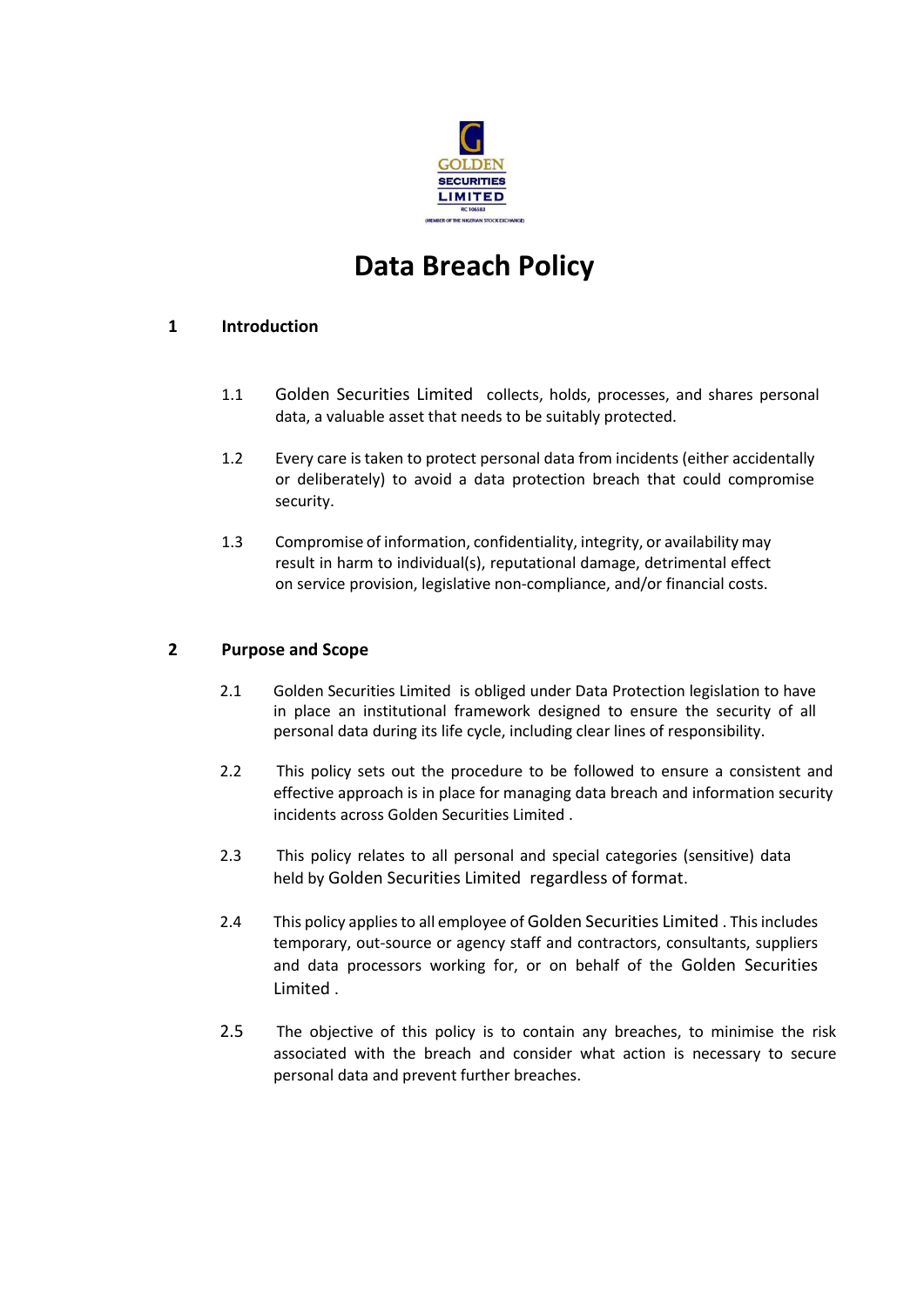## **3 Definitions / Types of breach**

- 3.1 For the purpose of this policy, data security breaches include both confirmed and suspected incidents.
- 3.2 An incident in the context of this policy is an event or action which may compromise the confidentiality, integrity or availability of systems or data, either accidentally or deliberately, and has caused or has the potential to cause damage to the Golden Securities Limited information assets and / or reputation.
- 3.3 An incident includes but is not restricted to, the following:
	- 3.3.1 loss or theft of confidential or sensitive data or equipment on which such data is stored (e.g. loss of laptop, USB stick, iPad / tablet device, or paper record);
	- 3.3.2 equipment theft or failure;
	- 3.3.3 system failure;
	- 3.3.4 unauthorised use of, access to or modification of data or information systems;
	- 3.3.5 attempts (failed or successful) to gain unauthorised access to information or IT system(s);
	- 3.3.6 unauthorised disclosure of sensitive / confidential data;
	- 3.3.7 website defacement;
	- 3.3.8 hacking attack;
	- 3.3.9 unforeseen circumstances such as a fire or flood;
	- 3.3.10 human error;
	- 3.3.11 'blagging' offences where information is obtained by deceiving the organisation who holds it.

#### **4 Reporting an incident**

Any individual who accesses, uses or manages Golden Securities Limited information is responsible for reporting data breach and information security incidents immediately to the Data Protection Officer via [dpo@goldensecuritiesltd.com](mailto:dpo@fsl.ng)

- 4.1 If the breach occurs or is discovered outside normal working hours, it must be reported as soon as is practicable.
- 4.2 The report must include full and accurate details of the incident, when the breach occurred (dates and times), who is reporting it, if the data relates to people, the nature of the information, and how many individuals are involved. An Incident Report Form should be completed as part of the reporting process (refer to [The data Breach report form]).

#### **5 Containment and recovery**

- 5.1 The Data Protection Officer (DPO) will first determine if the breach is still occurring. If so, the appropriate steps will be taken immediately to minimise the effect of the breach.
- 5.2 An initial assessment will be made by the DPO in liaison with relevant officer(s) to establish the severity of the breach and who will take the lead investigating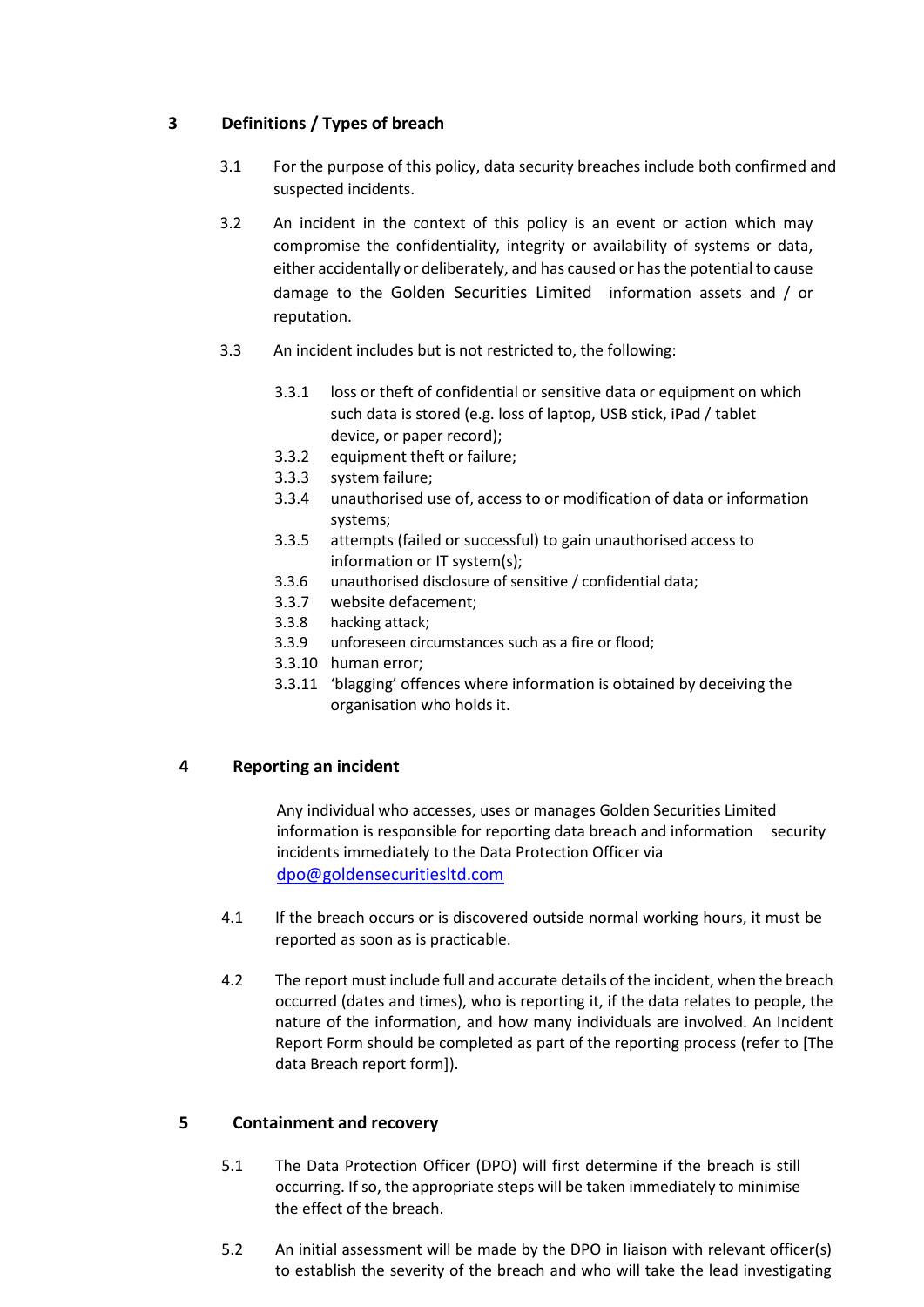the breach, as the Lead Investigation Officer (this will depend on the nature of the breach; in some cases it could be the DPO).

- 5.3 The Data Protection Officer will establish whether there is anything that can be done to recover any losses and limit the damage the breach could cause.
- 5.4 The Data Protection Officer will establish who may need to be notified as part of the initial containment and will inform the police, where appropriate.
- 5.5 The Data Protection Officer, in liaison with the relevant officer(s) will determine the suitable course of action to be taken to ensure a resolution to the incident.

#### **6 Investigation and risk assessment**

- 6.1 An investigation will be undertaken by the DPO With the Head of Information Technology / Head Internal Control department immediately and wherever possible, within 24 hours of the breach being discovered / reported.
- 6.2 The DPO With the Head of Information Technology / Head of Internal Control department will investigate the breach and assess the risks associated with it, for example, the potential adverse consequences for individuals, how serious or substantial those are and how likely they are to occur.
- 6.3 The investigation will need to take into account the following:
	- 6.3.1 the type of data involved;
	- 6.3.2 its sensitivity;
	- 6.3.3 the protections in place (e.g. encryptions);
	- 6.3.4 what has happened to the data (e.g. has it been lost or stolen;
	- 6.3.5 whether the data could be put to any illegal or inappropriate use;
	- 6.3.6 data subject(s) affected by the breach, number of individuals involved and the potential effects on those data subject(s);
	- 6.3.7 whether there are wider consequences to the breach.

#### **7 Notification**

- 7.1 The DPO with the Head of Information Technology / Head of Internal Control department, in consultation with relevant colleagues will establish whether the Authority will need to be notified of the breach, and if so, notify them within 72 hours of becoming aware of the breach, where feasible.
- 7.2 Every incident will be assessed on a case by case basis; however, the following will need to be considered:
	- 7.2.1 whether the breach is likely to result in a high risk of adversely affecting individuals' rights and freedoms under Data Protection legislation;
	- 7.2.2 whether notification would assist the individual(s) affected (e.g. could they act on the information to mitigate risks?);
	- 7.2.3 whether notification would help prevent the unauthorised or unlawful use of personal data;